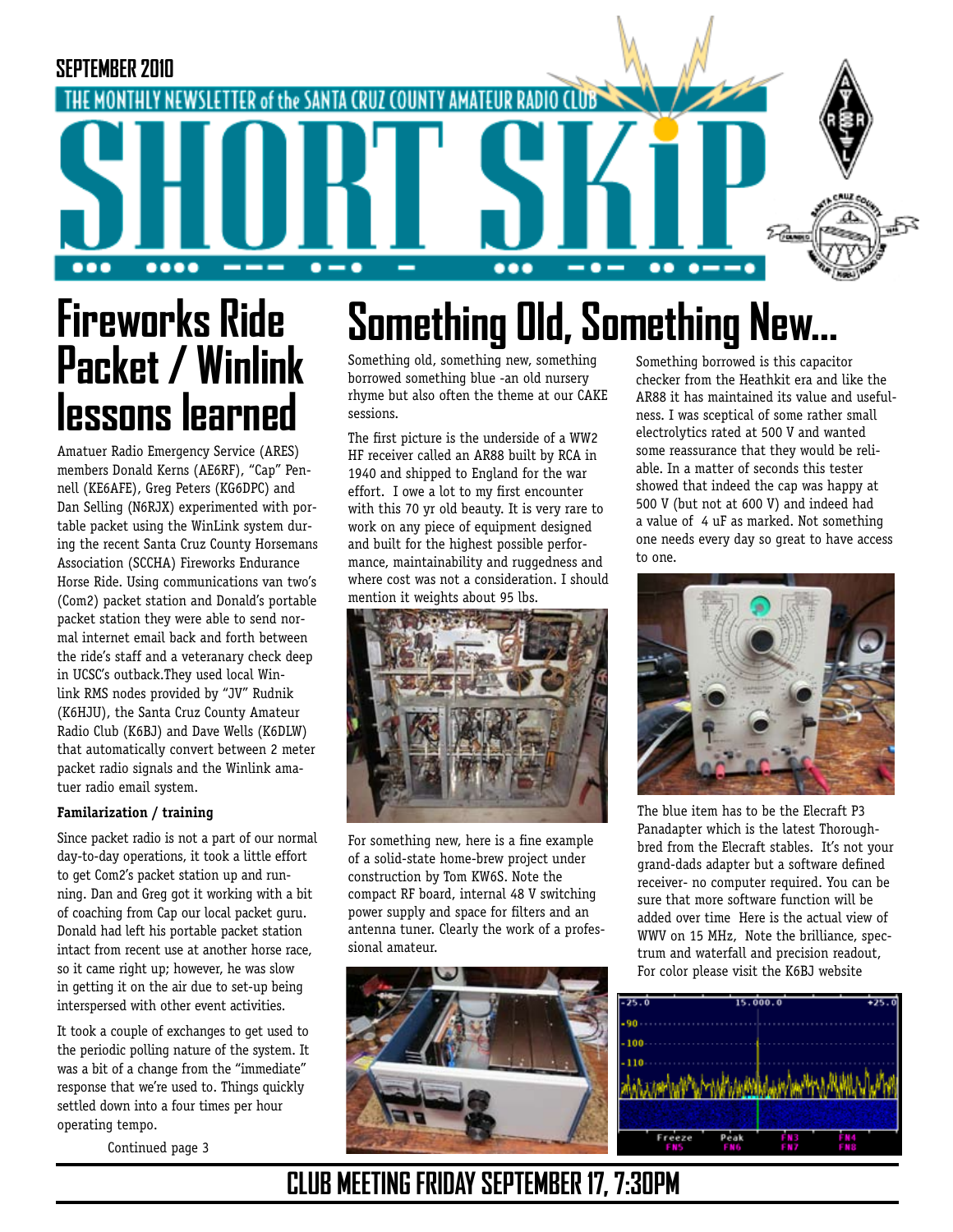## **2 SEPTEMBER 2010**

## **SHORT SK**

## **Discover the Fun of 6 Meters**

September is here, and according to ARRL Contest Branch Manager Sean Kutzko, KX9X, that means the VHF bands are getting a workout: "If you've never experienced the fun of VHF+ operating, the ARRL September VHF QSO Party is a great place to start. With many HF radios now offering at least 6 meter SSB/CW capabilities -- and some offering 2 meters and 70 cm as well -- any amateur with a Technician class license or higher can experience long-haul communication on the VHF bands."

"September is known for good tropospheric propagation," Kutzko said, "as opposed to June, which is known for sporadic-E, or E-skip. As the summer winds down, the sporadic-E season comes to an end and good tropo conditions flourish. A modest station -- say a 50 to 100 W SSB/CW transceiver and a small Yagi on 2 meters -- can, with favorable conditions, make QSOs several hundred miles away. If conditions are excellent, QSOs of more than 1000 miles are possible." When operating on VHF, Kutzko explained that your Maidenhead grid square is the common geographical information exchanged.

While there will be some contest activity on FM simplex (especially near large population centers), Kutzko said that most longdistance VHF+ QSOs are conducted on CW or SSB; that means horizontally polarized antennas: "A dipole for 6 meters is only 9 feet, 4 inches long and is an easy construction project," he explained. "Try to get the dipole in the air as high as possible, but even 15 feet off the ground will make some QSOs. If you have an antenna tuner that can handle 6 meters, you can try loading up another of your antennas on 6 meters with reasonable success. For 2 meters and 70 cm, a horizontal loop will work nicely for SSB and CW contacts." But remember: SSB and CW QSOs use horizontally-polarized antennas, while FM uses vertical polarization. You can find plans for simple VHF antennas at the Technical Information Service area of the ARRL Web site, in the Antennas chapter of The ARRL Handbook, or in the VHF and UHF Antenna Systems chapter of The ARRL Antenna Book.

Kutzko advises that there are a few things to know about operating on 6 meters: In the US and Canada, there is a "calling



Aug 28 '10

Our session was as intense and as interesting as always. We congratulated Don K6GHA on his promotion to Extra, he will naturally retain his Dad's old call. In his usual pro-am manner Don described his experiments with various techniques for removing oxidation and protecting aluminium (OK OK I know but I am a slow learner) in restoring a TH7DX beam.

Dallas K6KEB is working on his CW and showed a very cute QRP (0.5 Watts) transmitter by K1SWL sold by Small Wonder for \$29. It would be fun see what distance we could achieve, don't grin I understand the record is 8500 miles !

I was struck by the contrast between old and new. Larry WB6MVK had a collection of very old pictures of past years showing the activities of guys at Cabrillo College, field-day on the beach and some very fine home brew stations. There we saw Frank K6BDK in the 60s crew-cut and to our delight in walks the man himself and was very interested in a book on sloper antennas.

frequency" on 50.125 MHz USB. Many stations monitor this frequency to listen for band openings. Stations can call CQ on the calling frequency; if somebody answers, the stations will find a new frequency on which to conduct their QSO. It is considered poor etiquette to monopolize the calling frequency for QSOs.

Activity will be centered on 50.125, 144.200, 222.100 and 432.100 MHz. These are the calling frequencies; it's bad etiquette to monopolize them. But Kutzko said that most SSB activity will take place between 50.125-50.250 MHz, and CW between 50.100-50.080 MHz. If conditions are exceptional, Kutzko said you may hear signals above 50.250. But Kutzko advised that the frequencies between 50.100- 50.125 MHz are a "DX Window," meaning it is reserved for QSOs between W/VE and DX

In contrast to antiquity (no offense Frank) David WS2I brought a MPS430 micro-controller board made by TI. This is an integrated development environment with USB connectivity for which he paid the special price of \$4.35- amazing! I understand there is a tutorial on U-Tube describing a controller that could guarantee beer at your preferred temperature.

Chuck W1WUH brought a selection of technically oriented magazines and it was exciting to see the convergence of interest in professional and amateur circles such as DSP radio design, LT Spice etc etc. Talking of DSP, the Elecraft P3 high performance panadapter is in fact an end-to-end SDR design with the noise and dynamic range performance close to that of the K3 itself. What does that tell you about the prospect of an all-digital Kn ?

Ron W6WO produced graphs showing how his home-brew vertical for 40 meters has been turned into an auto-tuned multiband antenna covering the bands from 160m to 12m. A Steppr vertical ? No thanks !

Finally we did some brain storming on what we could do as a club to increase value and interest of our members. I hope to see some follow up discussion and actions.

After 4 months away it felt good to be back

—Ron W6WO

stations, so please do not make statesideto-stateside QSOs in that range.

Because VHF+ antennas are relatively small, Kutzko said that many amateurs operate from portable locations, such as a hilltop or a campground. Others operate the contest as a "rover," operating from their car or truck while transmitting from multiple grid squares over the contest period. "Tracking rovers during the contest is almost as much fun as the contest itself," he said.

The ARRL September VHF QSO Party runs from 1800 UTC Saturday, September 11 through 0300 UTC Monday, September 13. Be sure to use those extra bands on your transceiver and get in on the fun you've been missing on 6 meters and up!

—From ARRL Newsletter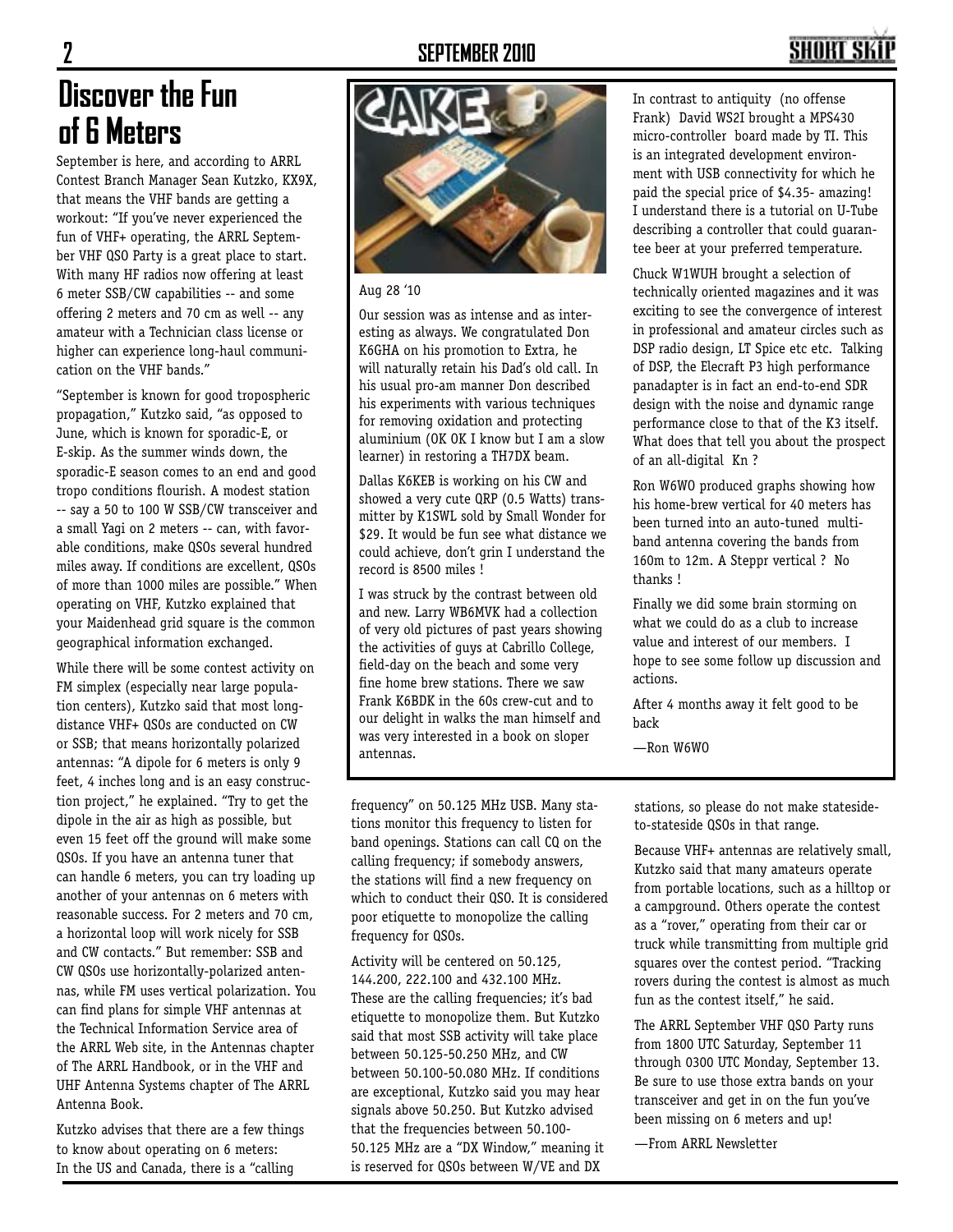## SHORT SKIF

## **SEPTEMBER 2010 3**

### **"Reading the mail"**

Both ends quickly wound up using the K6BJ-10 Winlink RMS node. While which node used doesn't make any difference to the Winlink system the users found it convenient to be on the same node and frequency. With the volume just slightly turned on, Donald could hear packet traffic and get a tip-off that email might be waiting for him. The K6HJU-10 and K6DLW-10 nodes were also used to provide additional exercise.

Two different software packages were used. Com2 used a package that sent its traffic in plain text. By observing the raw packet traffic using a monitor program Donald could read the messages being sent even before they formally got to him. Donald was using the PacLink program, which uses a normal email client such as Thunderbird or Outlook Express. PacLink compresses the traffic prior to sending it. The compression saves transmission time, but eliminates the ability to read the plain text as it is sent over the radio link. This raises interesting possibilities for emergency communication...

### **Event staff usage**

Greg and Dan printed messages as they came in from the field and handed them off to the event staff. Packet allowed the event staff to have much more complete and current information than voice methods. The information was also computer printed rather than hand written, a nice bonus. The event staff used the information to locate horses and keep track of the leaders. Some staff members found the horse tracking information more engaging than our normal tactical communications. A clear case of "give the customer what they want."

Looking back at the event, it was clear that packet communications were a useful additional to our communication toolkit and we and the event staff need futher discussions to make it even more helpful next year.



Boy! Ham radio can be hazardous to your health. With carpenters and painters working on my termite ridden old house, I decided to help. It would be easy to cut some tree branches away from the house, and clear vines wrapped around my as yet uninstalled beam antenna. Standing on the ground with a saw on an extension pole, I did a fine job with the small stuff. With darkness falling, I had only one more branch to go. My XYL Donna, AB6XJ, would assist by pulling on a rope attached to the fairly large tree limb. For this, I set up my nine-foot stepladder, donned my safety helmet, gloves and goggles. With an electric Sawsall in hand, up the ladder I went. One leg of the stepladder suddenly sank in a gopher hole and down the ladder I went. I would have been OK as there was a flowerbed to land in – except – my head hit the fence a crashing blow. I had flung my arms out, the heavy saw bouncing off the fence, scaring not only my loyal helper, but my next door neighbor as well. Donna was all set to call 911 after she let out a shriek. The little gal next door likewise yelled out, "Are you OK?" I wasn't, but said that I was. My neck took the brunt of the fall and the muscles still ache. Fortunately, my helmet saved me from serious injury. My tennis game was effected in that the toss for my serve was painful.

A couple of days later I had to move my other inop beam antenna (I have two) for the painters. The beam elements were strapped to my tool shed. There were a couple of screws to remove from a galvanized metal restraining bracket. As the last screw came loose, the entire antenna array dropped free from the shed. The sharp metal bracket flipped down on my hand, cutting deep into my index finger. Ouch. Donna thinks I'm accident prone these days. A week prior to the tree trimming a 23 foot long beam fell on my wrist, leaving a deep cut and perhaps a broken wrist. Gratefully, xrays proved this was not the case. To counter her argument, I say that if you don't do anything at all, you can't get hurt!

 On the positive side however, was this. As I was engaged in an 0830 QSO with an Op in Alturas, CA, carpenter Eric Bergstrom (ex-Coast Guard radioman) was copying our CW in his head. He was replacing trim on the house just outside my shack. He loves it. As stated last month, I presented him with a spare CPO and Bencher paddle. He has been sending messages to himself and wants to get his ham ticket. I have an ancient Yaesu HF rig that I will loan him for his CW listening. As a former Coast Guard radioman, he probably knows most of what is on our General class exams. I'll be happy to bring him up to speed on current amateur requirements.

 Howard G. Lister (SK). Died in Placerville on August 25, 2010. Howard and wife Millie attained their Novice licenses at Cabrillo College in the late 1980s. Both were ardent sailors and often checked in on the various Maritime Mobile Nets while cruising on their trimaran Manitau. They collaborated in writing Chubasco, a book describing their adventures at sea. If my memory is correct, their vessel was a total loss in a grounding off Mexico.

-Donald







I. Aerial systems previously considered consist of a vertical wire and "earth," but an aerial can also be made in loop form, illustrated in Fig. 58.. A loop aerial is



directional. When the loop is in the position of Fig. 58.4,<br>the currents set up in it by a station along the line  $\overrightarrow{AB}$  will<br>be at a maximum; if the loop be rotated 90 degrees, so<br>that it is at right angles to  $\frac{AB}{2A$ 

**BASIC WIRELESS COURSE**  $74$ 

The zero. Thus position Fig. 58a gives maximum signal<br>be zero. Thus position Fig. 58a gives maximum signal<br>attength in the receiver, and position of Fig. 58a gives<br>minimum or zero strength.<br>2. This is the basic principle o



signal strength is used and is sharply defined-the loop<br>pointer being displaced 90 degrees to enable us to directly

pointer being says of our context is to enterpreneur real the bearing.<br> **1.** The loop pointer works over a 56-degree circle;<br>
zero degrees corresponding to North (see Fig. 59). For<br>
a ship or aircraft installation, the lin craft, bearings then being relative to the ship's head or

4. We have, let us suppose, found the bearing of a certain aircraft by the loop to be 90 degrees, but from

DIRECTION FINDING

DIRECTION FINDING 73<br>
Fig. 58. it should be plain that we do not really known<br>
whether the bearing is go degrees or the RECIPROCAL of<br>
90 degrees, i.e. 270 degrees. If necessary, the SESSE of<br>
the bearing can be found by





and minimum signal strength when on "sense" are too

and minimum signal strength when on "sense" are too broad for accuracy, the bearing, though useful, does not indicate the Postruos of the radiating station. On the product ground, however, this may be found by taking a be